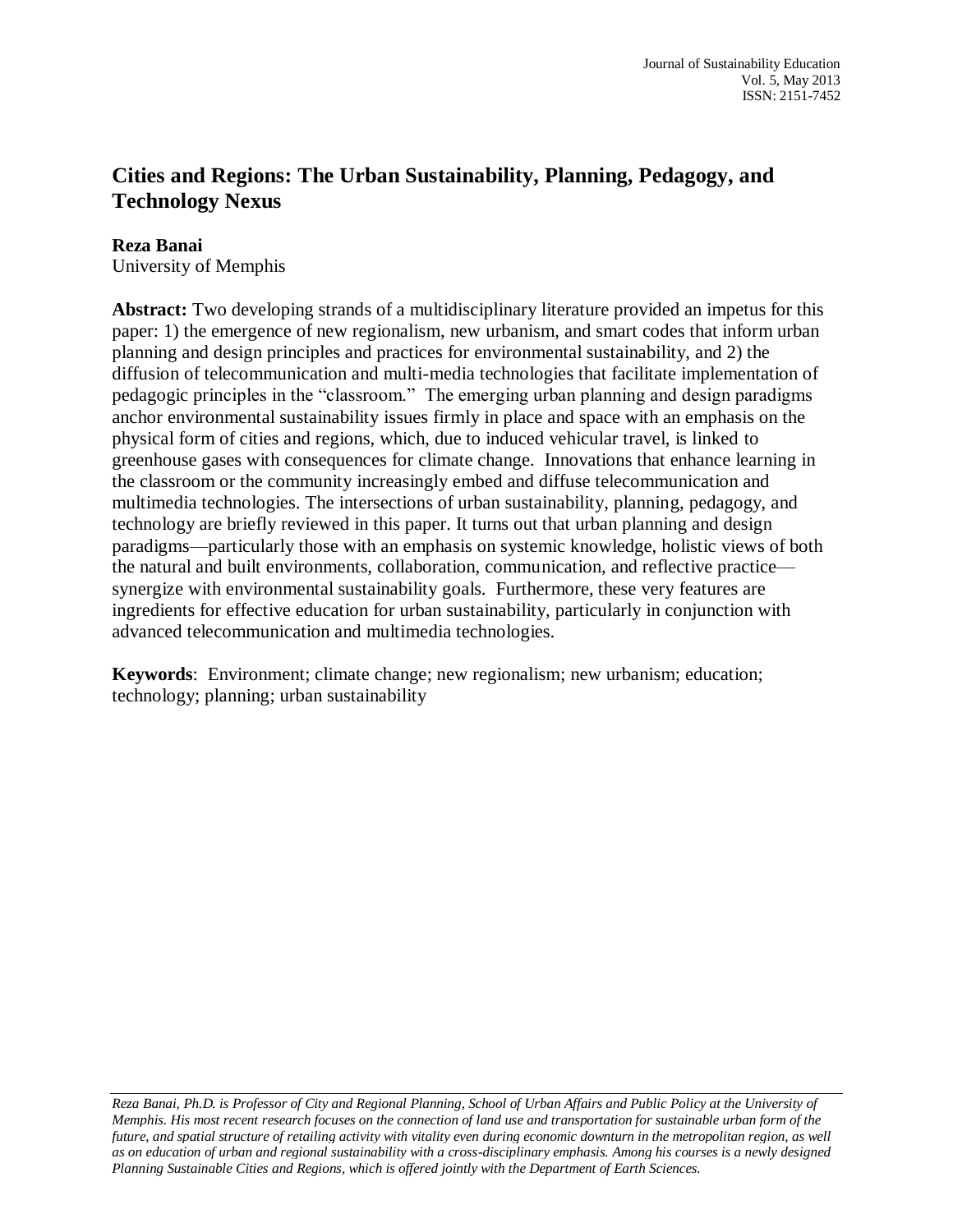## 1. **Introduction**

The intersections of environment, economy, and social equity—the so-called 3Es—are commonly discussed in a vast literature of sustainable development. "Sustainable development" Maclaren (2009, 281) reminds us, implies a *state* (sustainable or durable) and a *process*  (development). The latter is commonly gauged by a variety of indicators. An example of neighborhood level indicators is from the U.S. Green Building Council's leadership in energy and environmental design (LEED-ND usgreenbuildingcouncil.org). Rarely observed in discussions of the 3Es are emerging urban planning and design concepts that respond to the sustainability challenges of the increasing urbanization of the world population with an emphasis on durable qualities of the built environment. The new urbanism which emulates durable features of the old urbanism, such as compact, pedestrian-friendly urban form is an example (cnu.org). It turns out, urban planning and design concepts and practices, particularly those with holistic views of both the natural and built environments, synergize with goals of environmental sustainability. (For critiques of new urbanism, see for example Kotkin 2009.) Furthermore, the new regionalism reasserts early twentieth-century regionalism with holistic notions of the metropolitan region as an ecologic, economic, and social unit (Wheeler 2000, 2008, Calthorpe and Fulton 2001). The approach informs contemporary discourses of environment, social equity, and economic efficiency jointly—3Es—with a focus on urban sustainability (Geddes 1915, Mumford 1938, Calthorpe and Fulton 2001). Arguably, the metropolitan region is effectively regarded as a unit, the best scale at which to view and manage urban sustainability with all its natural and built complexity (Calthorpe and Fulton 2001; Wheeler 2000, 2008; Ross ed. 2009; Banai 2012). The holistic view of the metropolitan region ensures sustainability of the whole though each sustainable part, from building rooftop to the region (see also Birch and Wachter eds. 2008). The metropolitan region is regarded as the appropriate scale to assess sustainable urbanism ecologically, economically, and socially, form the urban core to the periphery, from local to the global scale (Pain and Hall 2006, Ross; Talen 2008, Hall and Pain ed. 2009). Planning and design contribute to the sustainability of the built and natural environment by breaking down a complex whole—the metropolitan region—into its interrelated parts—from building and neighborhood to city and region, from urban core to rural periphery, from local to global scales (see also Geddes 1915, Duany and Talen 2002, Farr 2008).

Sustainable *development* defined as a process also suggests the relevance of procedural planning and design theories that informs how to reach a desirable state and thereby also informs the construction of indicators of urban sustainability. The procedural contributions are modes of decision making that promote communication, collaboration, deliberation, reflection, and conflict resolution in decision making—arguably the very features of the planning and design paradigm in its communicatively active turn from the analytic rational model (Healy 1992, Innes 1998).

It turns out, procedural theories—particularly those with an emphasis on communication, collaboration, deliberation, and reflective practice—synergize with the very features of urbansustainability education, particularly in conjunction with the advanced telecommunication and multimedia technologies made possible by diffusion of technological innovations in the home, workplace, and school (e.g., Mokhtarian 1991, Handy and Mokhtarian 1996). Furthermore, it turns out that the very procedural features of the communication theory of planning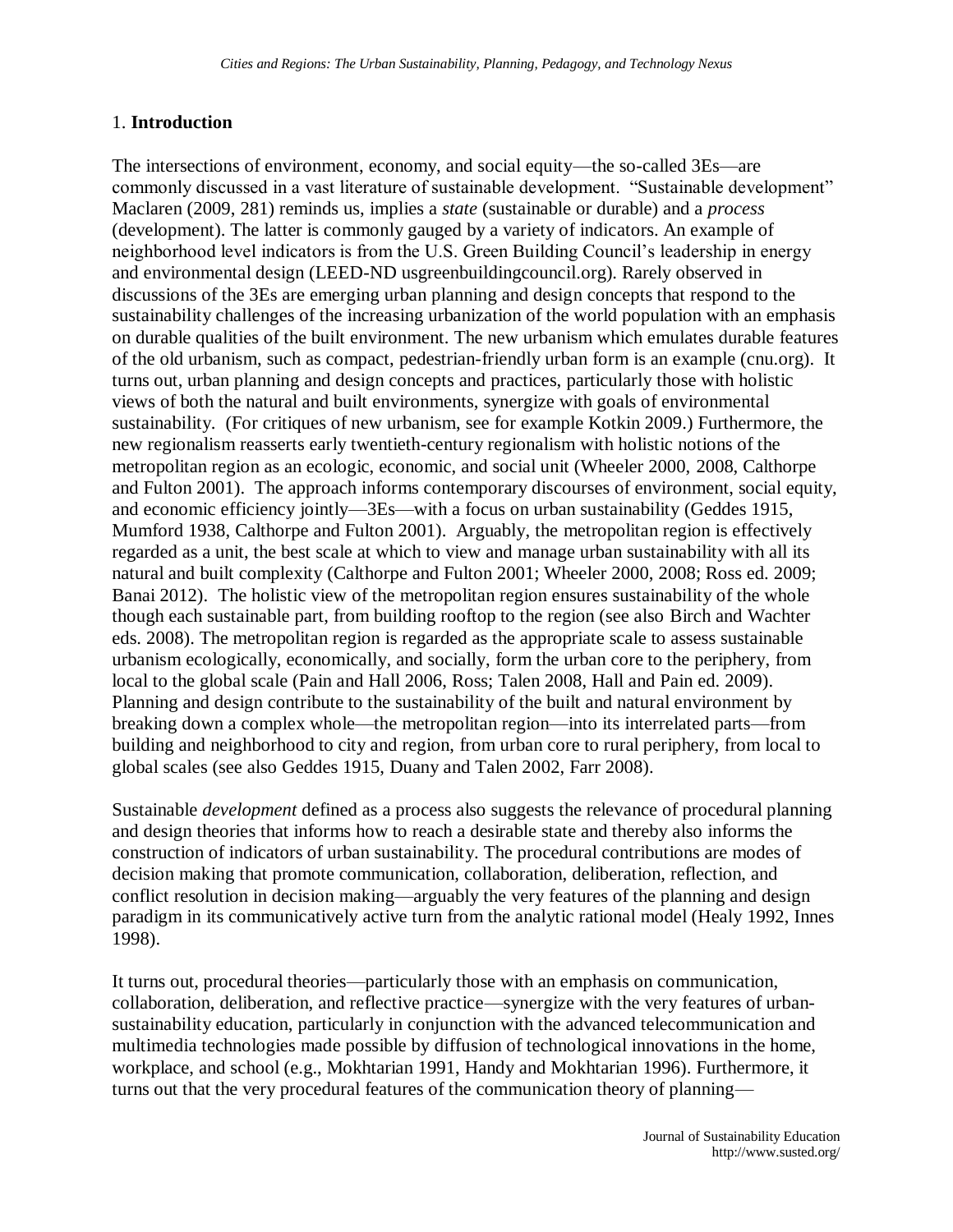participative, collaborative, reflective, interpretive, holistic, creative and critical thinking—are increasingly regarded as effective pedagogic modes in general, and for urban-sustainability education in particular, especially in conjunction with advanced telecommunication technologies. Urban sustainability, planning, pedagogy, and technology are rarely discussed jointly in the literature. The intersections are briefly noted in four main parts: urban sustainability, planning and design, pedagogy, and technology. We conclude with implications for the planning and design of sustainable cities and regions.

## 2. **Intersections of Sustainability, Planning, Pedagogy, and Technology**

## 2.1 **Urban Sustainability**

Holistic notions of the metropolitan region address urban sustainability—from building and neighborhood to city, regional and global scales in one ecologic unit with interdependent parts (Calthorpe and Fulton, 2001, Banai 2012). According to the ecologic view, the treatment of urban sustainability of any part independently from others poses a critical limitation. Holistic views of the region and its component parts have their origins in nineteenth and twentiethcentury European and American regionalism with unified concepts of the region (Geddes 1915, Mumford 1925, 1938). The new urbanism and new regionalism recognize the idea that urban sustainability is better approached holistically with interrelated "building blocks" of the metropolitan region (see also Calthorpe and Fulton 2001, Talen 2008). Ross (2009) adds the idea that the region is the effective spatial scale to sustain globally. The metropolitan region's interrelated component parts are represented with "transect" and smart codes of new urbanism (transect.org; smartcodecentral.org). Transect and smart codes are "form-based" zoning regulations that guide planning and design of a unified metropolitan region—from the urban core to the peripheral suburban and rural areas (e.g., Duany and Talen 2002, Talen 2008). In contrast to conventional zoning that controls the use of land, transect codes control the form of buildings, streetscapes, civic and open spaces—the region's building blocks. Transect codes emphasize the idea that it is important to proactively control the region's durable building blocks that sustain the quality or livability of the built environment while accommodating varying uses, since the use of land is subject to change over time.

The transect is in effect both a master plan and a zoning ordinance that guides the long-term growth and development of the metropolitan region. While new urbanism's design plans are market driven and thereby predominantly implemented at the site and neighborhood scales, the transect provides an image of how the metropolitan region as a unified system is constituted over time. The transit-oriented development (TOD) model of new urbanism similarly provides metropolitan-wide plans that connect land use with transportation. Sustainable *development* as a process noted above informs the constructions of indicators that gauge urban sustainability over time and space. An example is US Green Building Council with leadership in energy and environmental design (LEED) rating, starting out at building and site scale, and recently including the neighborhood scale (usgbc.org).

## 2.2 **Planning and Design**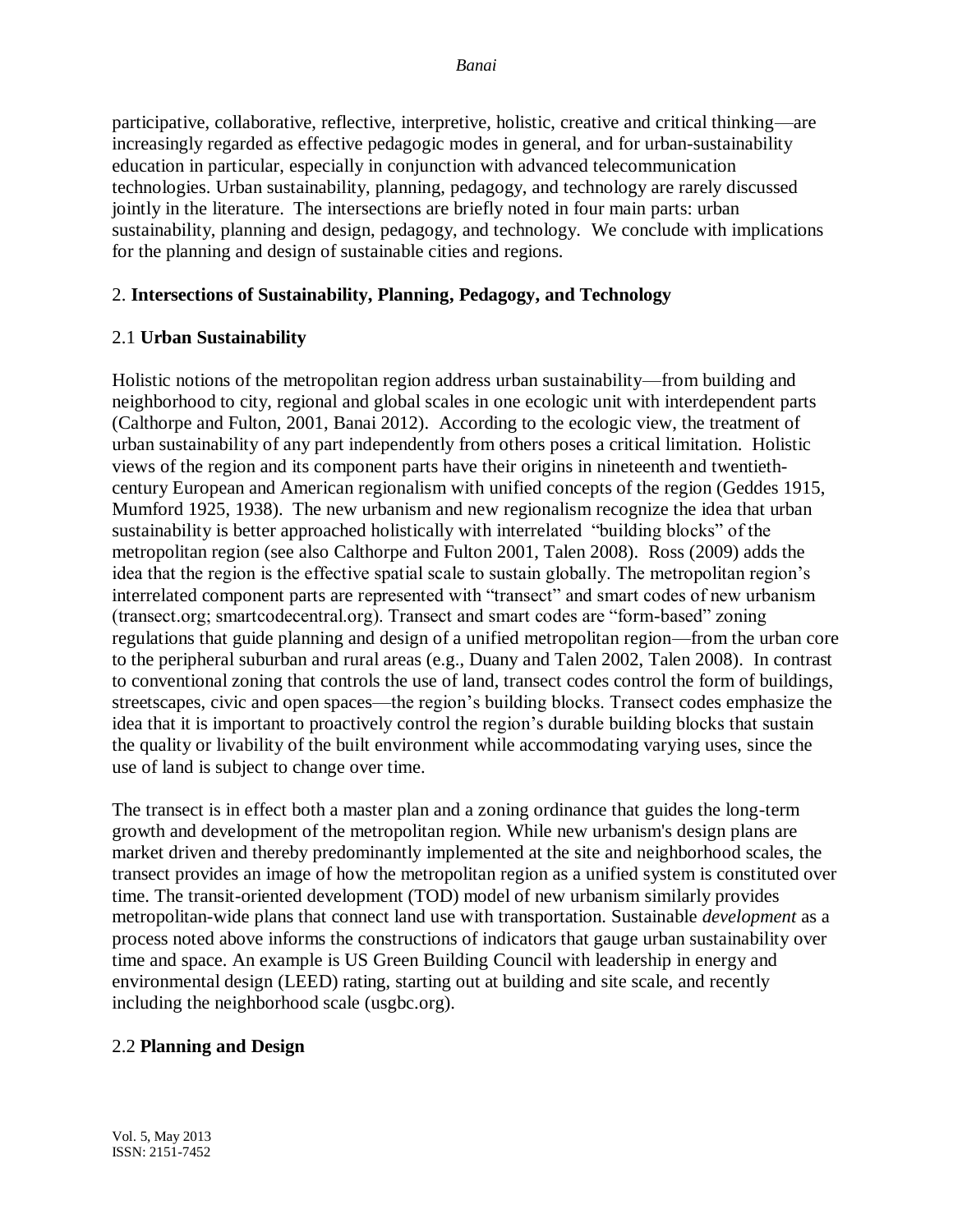*Actors*. The communication theory of planning underscores the communicatively active, reflective, creative, deliberative participants or "actors" in the planning process (Healey 1992, Innes 1998). However, actors "weigh in" differently in planning sustainable cities and regions. Among the participants are urban planners in their varied roles: as experts applying "technical rationality" in problem-solving and plan-making and as facilitators in public meetings or mediators in resolving disputes. Their work routines invoke the building blocks of the metropolitan region though development regulations, site plan, and master-plan reviews and approval, with implication for urban sustainability. Actors at the global scale, however, have celebrity status. Former Vice President Gore, former President Clinton, and Archbishop of Constantinople Bartholomew, also called the "Green Patriarch", are examples of actors with global influence. They draw public attention to environmental crises, e.g., Gore's grand narrative *An Inconvenient Truth* (2006). Their leadership influences others—citizens, policy makers, and politicians and their constituents—and promotes innovative ideas and technologies toward more sustainable practices. Similarly, President Mohamed Nasheed of the Maldives islands has drawn attention to the global environmental consequences of climate change. He held a meeting of his cabinet while submerged in the Indian Ocean to dramatize the likely loss of his country's islands due to the rising sea level! The global environmental problem of climate change, he asserts, is a crisis of "international security" (Climate Crises 2009). The coastal zones from Southeast Asia to the Northeast coast of the United States are likely directly impacted by climate change. The United Nations (UN) and non-governmental organizations (NGOs) are global actors identifying issues and bringing the magnitude of the unabated environmental crisis to the world's attention. The United Nations Environment Programme's (UNEP) UN Habitat (2009) report assesses urban planning systems from a global perspective. The popular saying think globally act locally is relevant here as the environmental problem akin to similar planning problems are confronted and resolved at the local level with local public and political support (more on the public role in the "management" of the commons, critical to environmental sustainability, below). The media have a critical role in drawing public attention to local environmental problems like the presence of contaminants in the air, water, and land (see also Flyvbjerg1998). *Erin Brockovich*, as depicted in Hollywood's scripted film, is but one example of local leadership and community building confronting environmental crisis.

*Communicative Action*. Sustainable *development* defined as a process suggests the relevance of procedural theories of planning and design that inform how a desirable (durable) state is arrived at. The procedural theories are decision-making modes that promote communication, collaboration, deliberation, reflection, and conflict resolution in decision-making. These features represent a paradigm turn from a focus on technical analysis to communication and collective action (Healy 1992, Innes 1998). Habermas's (1979, 1984, 1987) critical theory of society is influential in the planning paradigm turn to communicative action. Forester (1980) introduced Habermas to the field of urban planning in his "critical theory and planning practice." Habermas set forth an "ideal speech situation" in communication. In the ideal speech situation, everyone's relevant contribution is respected and the communication is free of distortion, coercion, and selfdeception (Bohman and Rehg 2011; see also Bernstein 1976). Hall (1996) remarks, these are the very expectations in a democracy.

The practice of a value-laden sustainable development depends on communication and collective action. A significant participant in communication and dissemination of information is the mass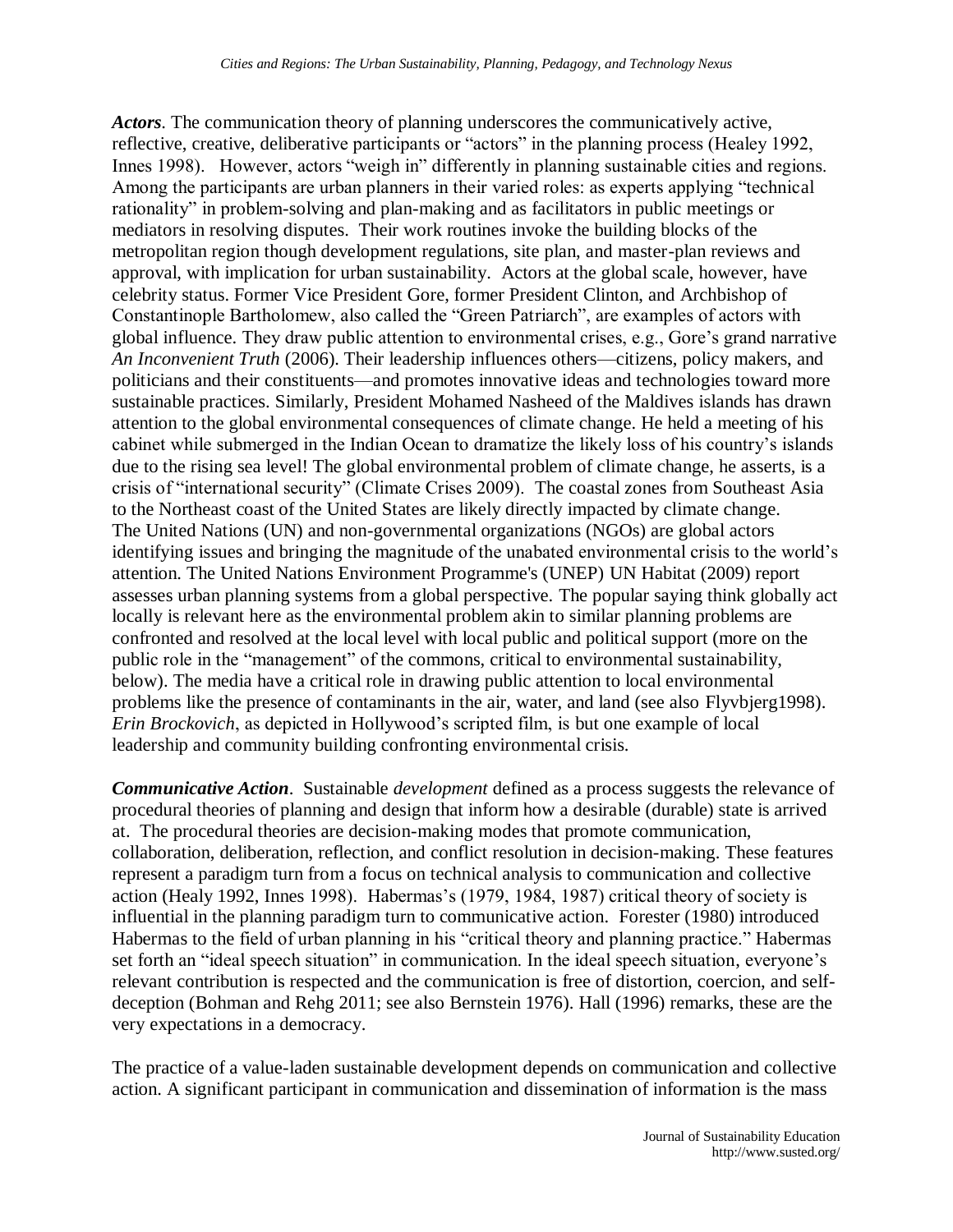media that draw public attention to the particularities, challenges, and practices of sustainable development at the local and global scales (see also Flyvbjerg 1998 on the role of the media in planning and public policy). Like other theories of planning process, the communication theory of planning is criticized for the generic view of procedure independently of the substantive content (e.g., the goal/outcome of urban sustainability). However, the practice of sustainable development adds substantive content to the otherwise general and abstract communicative action theory.

The communication modes are wide-ranging with documentaries (e.g., national public radio and television, PBS, BBC), news media, and the Internet (social media), as well as regional and neighborhood public meetings. Habermas's pragmatic ideal condition of communication legitimate, comprehensible, truthful, and sincere (see also Forester 1980)—is a gauge if compromised in the face of "distorted" views of urban sustainability. Controversy over global warming is one example of the "messiness" that plays havoc with the "ideal speech situation." However, the variety of telecommunication technologies and the media at least promise a democratic environment of participation and deliberation even in the face of disparity of power and influence (see also Flyvbjerg 1998). In combination, the communication modes inform, engage, and empower individual and groups toward the substantive goal of a sustainable urban and regional development.

*Environmental Justice*. Urban sustainability issues are manifested at the global and local scales with varying orders of magnitude. Some of the best-practice examples are creative local responses to the global factors—as in the case of the floating Bangladesh school (see BBC News 2009, Water World 2009). These cases are in contrast to incidences of environmental justice attributable to the mainly local conditions commonly reported in the literature—for example, the impact of abandoned and contaminated former industrial sites—"brownfields"—on nearby lowincome neighborhoods. The floating school of Bangladesh and the floating house building of New Orleans are among creative design solutions to human-induced environmental disasters (see also Morphopedia 2009).

*Planning Process vs. Market Process*. The institutional economist school of markets (Williamson-Ostrom type) favors the role of individuals and "self-governance" instead of the "central authority" of governments or corporations, such as public utility management of public goods (ecosystems) and aquifers that supply regional water (see also Brown 2008, Rubin 2008). The communication theory of planning characterizes the planning process by the democratic *and* communicative actions of actors—the general public, government, and the media. Both market and planning processes have modes of control—the market's "invisible hand" and planning's more visible federal/state/local governmental control. However, the institutional economists have moved beyond the communication theory of planning process in their differentiation of the roles of actors and modes of control (self-governance), particularly in the management of common goods that characterize the ecosystem. The institutional economist view provides an alternative to both market (privatization) and state (government) control of the commonly held natural resources in the face of the tragedy of the commons (see Ostrom 1990). Ostrom's theories are particularly relevant to the discussion of governance of the regional city's "commons" defined economically, ecologically, and socially as a unit, compatible with new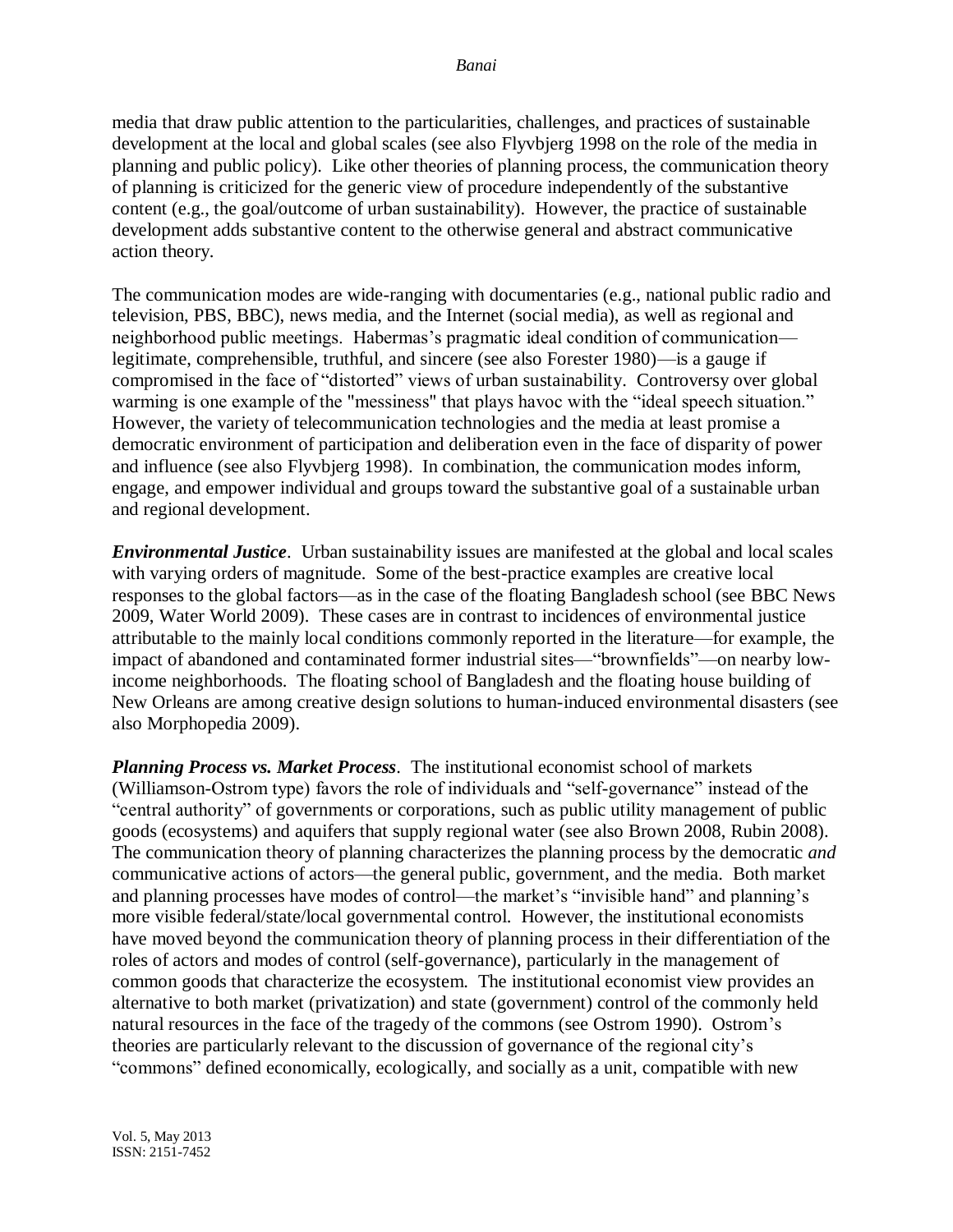regionalism emphasis on cooperative jurisdictional governance instead of destructive market competition.

Arguably, self-governance is particularly enhanced with the media that draw public attention to local environmental issues, like the controversial siting of landfills or toxic sites. Similarly, the management of the "common good" with community self-governance is enhanced with the dissemination of information and the monitoring of environmental stewardship progress that are made possible by the availability of (Web-based) telecommunication technology as well as conventional print media. However, the emphasis in the planning process on actors as individuals or groups ("community organizing") is a feature in common with the institutional economist's view of market processes and governance.

*Best Practices*. These examples highlight the connection of the local and global in sustainable development beyond the metropolitan region. They include the restoration of ecosystem, mitigation of soil erosion and deforestation, organic food production, and forest preservation. The restoration of the marshlands of Mesopotamia is an example of the impact of global politics (geo-politics) on the local ecosystem (UNEP 2001). Creative survival practices in less-developed countries such as Bangladesh provide additional examples in the face of global, exogenous factors beyond local control (see BBC News 2009). However, these examples are in contrast to best-practice cases in more-developed counties with greater local control of global influences. Pioneered by Wangari Maathai, a Kenyan environmentalist, social activist, and Nobel Peace Prize laureate, the Green Belt Movement (GBM) in Kenya is an exemplary practice. Since its inception in 1977, the number of trees planted across communities in Kenya has exceeded 51 million, controlling soil erosion in critical watersheds (greenbeltmovement.org/what-we-do/treeplanting-for-watersheds). In the U.S., Appalachian Sustainable Development (ASD 2010), a notfor-profit organization in the Appalachian region of Virginia and Tennessee, is a sustainable development that facilitates food production and marketing at a local level via organic farming and processes wood for "green building" while conserving the forest (Appalachian Sustainable Development, appsusdev.org).

## 2.3 **Pedagogy**

*Systems Thinking*. Interdependence is a feature of ecologic systems (see Lynch 1981). If the local is connected to the global and urban sustainability is inherently a multi-scale activity, then it follows that urban sustainability education is most effective if systems, or holistic, thinking is practiced in the classroom or the community. Local action is viewed in the context of the global, and, conversely, the global is viewed in a local context. Systems thinking, as Ackoff (1979) observed, is "synthetic"; it promotes an understanding from the larger to the smaller system. Systems thinking is particularly helpful to understanding the metropolitan region—the larger urban system—with a spatial structure that determines its interdependent smaller subsystems the city, the neighborhood, the building site. Urban sustainability is effectively pedagogically approached when viewed at interrelated scales of the larger metropolitan region reflective of the view of ecology as a unified system. The urban sustainability challenges are posed differently at different scales, and thus are better understood and addressed if viewed holistically. To holistic thinking, Svanstršm et al. (2008) add critical thinking, communication skills, and ability to foster change in attitudes and values in sustainable development education.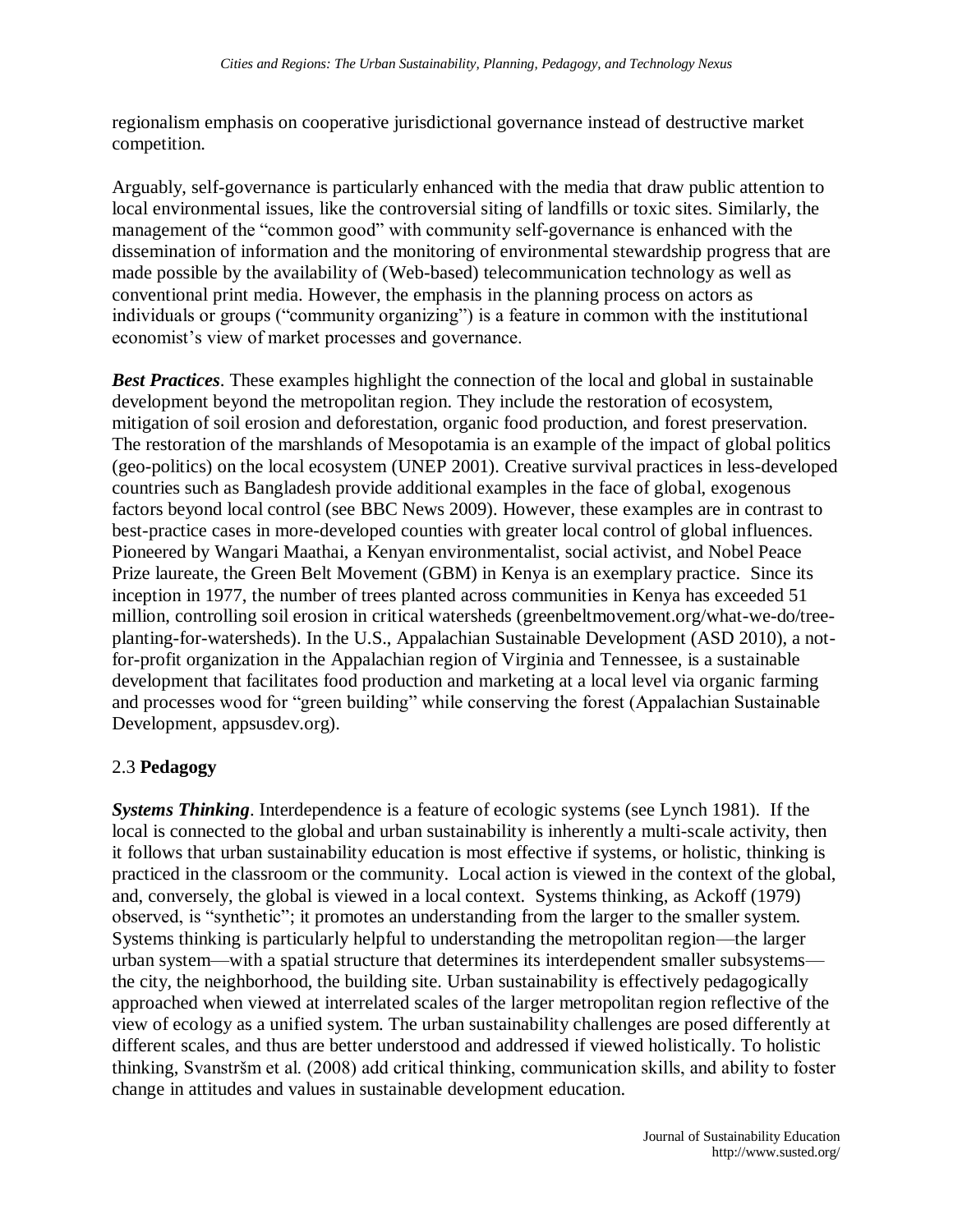*Community Education*. The idea that education or communal learning is a part of the practice of regional planning is emphasized early in the writings of regionalists like Mumford (1938). The resurgence of regionalism, called new regionalism in the twenty-first century, poses anew the metropolitan region as the effective unit within which urban sustainability issues are addressed from land use, transportation, the environment, and housing, to tax equity and education (Calthorpe 1993, Wheeler 2000, Calthorpe and Fulton 2001, Wheeler 2008). However, as Lynch (1976) observed, one challenge is the difficulty to sense the metropolitan region as a whole in contrast to the city and neighborhood scale—more manageable spatial units for processing "visual memory" by observers—since a cognitive map of the whole region is necessarily partial due to the experience of it in limited time-space geography (see also Lynch 1960). If the metropolitan region as a whole is difficult to sense, it is still possible to think holistically about the interconnections—like transportation/land use/air quality—that render the region sustainable, even when not experienced everywhere or observed directly. (When distinguished geographer David Harvey regularly asks his students about where their daily breakfast comes from, he is engaging them in a kind of holistic thinking that raises awareness of the whole chain's sustainability, from the place where food ingredients are grown to the spaces of production, marketing, distribution, and consumption, even when the individual experience of each place or space is limited or practically impossible.)

## 2.4 **Technology**

*Collaboration and Communication.* Owing to its multifaceted complexity, the planning and design of sustainable cities and regions draws on a wide variety of disciplines (see also Birch and Wachter eds. 2008). As a "pilot" gauge of multidisciplinary demand for and interest in the subject of urban and regional sustainability on campus, we offered an elective "special topics" course in a graduate planning program (fall semester 2009). The graduate-only course attracted students with wide-ranging backgrounds, with majors in anthropology, public administration, public health, earth sciences, and city and regional planning departments. Originally designed to cater to students' growing awareness of and interest in local and global environmental issues, the course contents had a focus on the built and natural environment of cities and regions.

The course organization reflected the multi-scale approach to urban and regional sustainability education—from the site, building, neighborhood, and city, to regional and global scales (see also Birch and Wachter eds. 2008). The course design thus highlighted the notion that urban and regional sustainability is effectively approached pedagogically when viewed phenomenally at interrelated scales, just like the view of ecology as a unified system. The challenges are posed differently at different scales, and thus are better understood if viewed holistically.

An online, real-time, user-friendly platform with a flexible file format output (Google Docs) facilitated the collaboration, communication, and research documentation tasks of the course participants from various disciplines, just as the subject matter—sustainable cities and regions fruitfully drew on expertise from different fields. A file utility in Google Docs ("revision history") was helpful to the instructor for the sustained monitoring of each student's progress via a time log of individual student's contributions to group documents. The real-time feature indicated individuals (usernames) simultaneously editing the document, notwithstanding the unavoidable annoyance of the scrolling webpage when used concurrently by multiple users!

Vol. 5, May 2013 ISSN: 2151-7452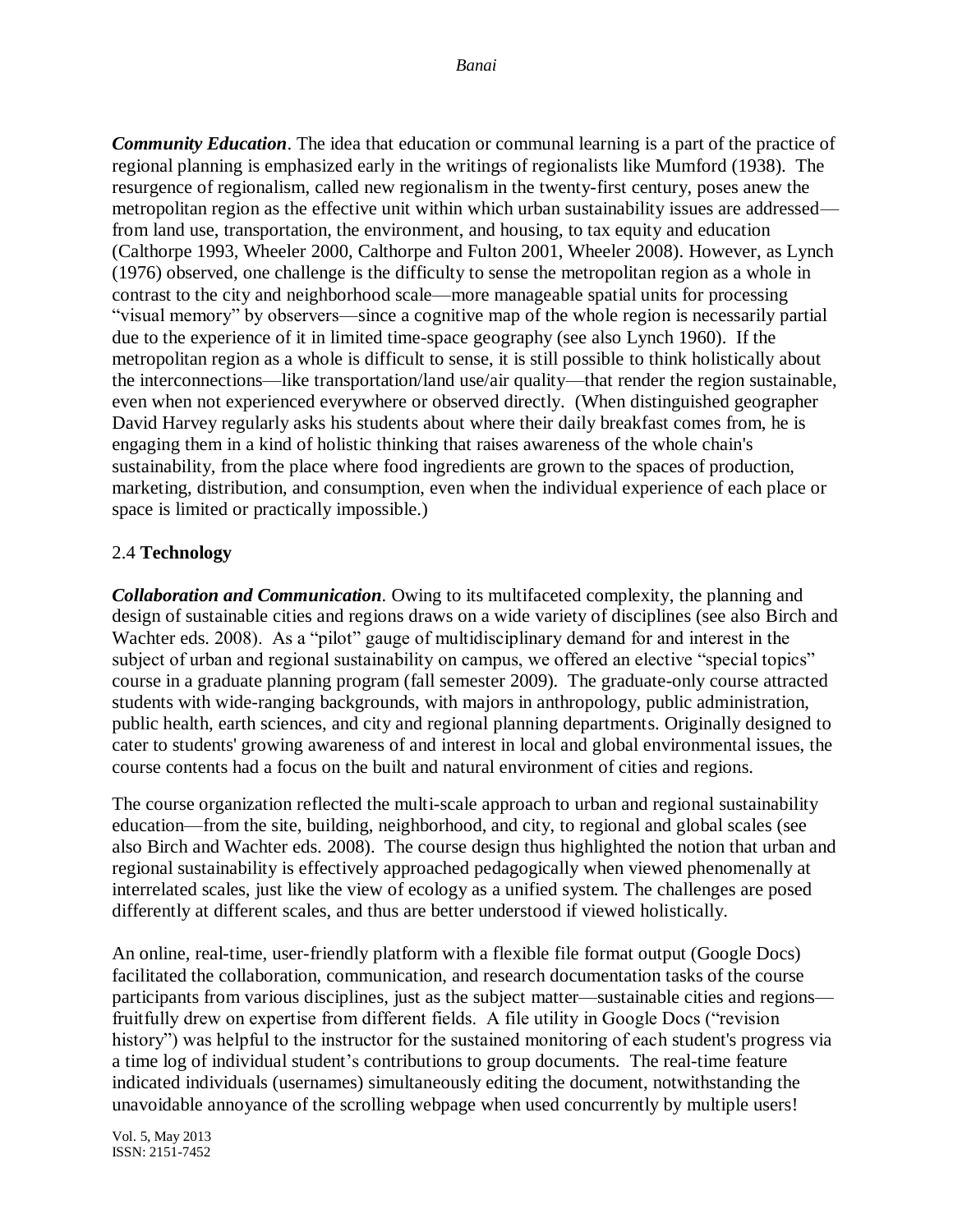Furthermore, the revision history provided a record of individual contributions, which would otherwise pose a grading challenge in courses with group exercises and assignments. The online tool facilitated constructive evaluative comments with timely instructor-led feedback that continually enhanced student performance through individual and entire class-list email communication. The students positively responded to the format of the course, which allowed them to exchange ideas and insights while they collaborated to produce a semester-long term paper.

Web-based communication technologies—short documentary videos, podcasts, narrated slide or movie presentations, recorded video interviews, gaming, and simulation techniques and scenarios—about the topic of urban and regional sustainability provide tools to facilitate individual or small-team assignments in problem framing and problem solving. Exemplary models of effective pedagogy provide a means of assessing the potential use of multimedia tools that facilitate and optimize learning outcomes (e.g., thencat 2005).

We have only briefly noted the role of Web-based technology in urban sustainability education. Technology's impact on urban sustainability is immense. The nexus is addressed from a wide variety of perspectives and theories—e.g., telecommunications, telecommuting, and renewable resources—in a vast multidisciplinary literature that reflects the complexity of urban sustainability issues (for a start, see Mokhtarian 1991, Handy and Mokhtarian 1996, Randolf and Masters 2008, Birch and Wachter eds. 2008, Farr 2008, Birkeland 2008). The impact of technological advances on built and natural environments is a theme of an online planning conference (www.planningtheworld.net). Lind's (2012) chapter in *State of the World 2012* is aptly titled, "Information and Communications Technologies Creating Livable, Equitable, and Sustainable Cities"—through data sharing, community mapping, and monitoring. (www.worldwatch.org)

## 3. **Conclusion**

Planning and design are fields with contested theories and politically charged debates. However, holistic, long-term worldviews of cities and regions are core theories with urban sustainability implications for the ethics of responsible, efficient, and just resource allocation and consumption in balance with natural and human-made resources alike, both now and in deference to future generations. Planning and design further the goals of urban sustainability through communication concepts of procedure (means) and substantive concepts of the metropolitan region (ends). The intersection of sustainability and planning, however, suggests the potential benefit of synergy. While informed by substantive and procedural planning and design concepts, urban sustainability is also a test of planning paradigms' efficacy, revealing weaknesses and strengths. Interestingly, the management of common goods, which include the ecosystem, has blurred the distinction made between planning and market processes, particularly with modes ranging from community organizing to institutional economist (Williamson-Ostrom) schools of planning and markets. Just as planning theory emphasizes communicative action, urban sustainability's emphasis on "actors" similarly highlights the notion that collective action—from individuals to organizations—is key to addressing the challenging issues and promising opportunities in planning and design of cities and regions in the twenty-first century.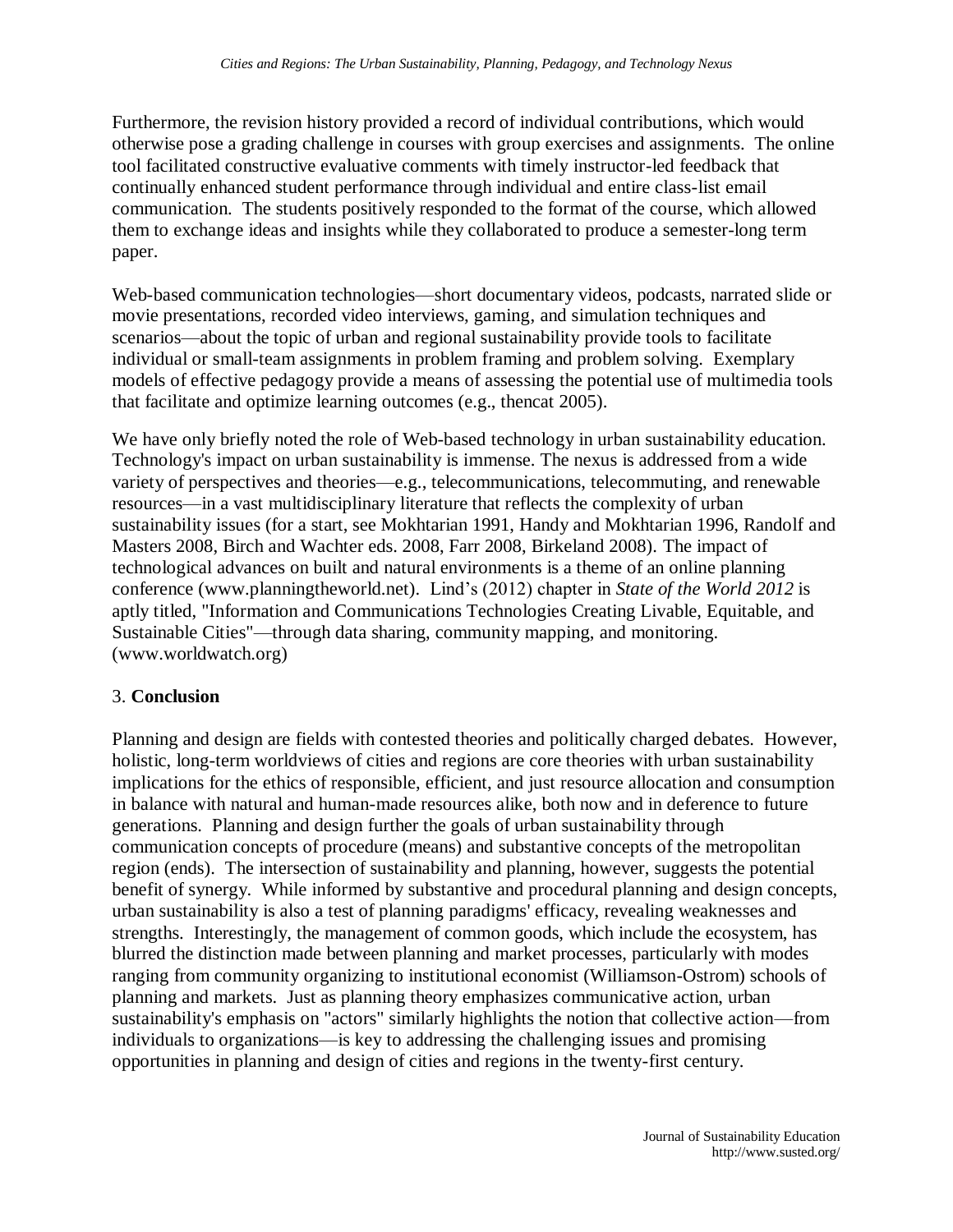The emphasis on actors as individuals and groups is not limited to those with a legacy in environmental sustainability—from Olmstead and Muir to Carson and McHarg, from Club of Rome to World Watch Institute. At each scale—the building, the site, the neighborhood, the city, the region, and the globe—individuals, organizations, and governments weigh in differently as "actors" in environmental management. Best-practices include those that represent local actions that are responsive to global environmental challenges.

Owing to the ubiquitous challenges of the environment, remarkably similar planning and design of technical innovations are evident in both less-developed and more-developed regions of the world. Also remarkably similar are the manifestations of environmental (in) justice, reflecting living environments of the poor whether in more- or less-developed regions of the world. If the cases of environmental (in)justice are the neighborhoods of the poor near abandoned, toxic, industrial sites—so called "brown fields"—of more advanced counties, then the poor residents of coastal zones with the threat of flooding linked to global climate change are the cases in lessdeveloped counties.

Urban sustainability education is enhanced by advanced communication technologies. Learning outcomes reflect systems thinking, given the interdependence of the urban system as an ecologic whole with long-term worldviews of environmental sustainability. The metropolitan region and its component parts at multiple interrelated scales inform urban sustainability holistically with multidisciplinary perspectives—from the site and building to neighborhood, city, region, and global scale. Effective communication among actors facilitates the management of common resources. Finally, efficiency in resource allocation and consumption is gauged, above all, with environmental justice.

## **Acknowledgments**

The author gratefully acknowledges the JSE reviewer comments on an earlier version of this article.

#### **References**

Vol. 5, May 2013 ISSN: 2151-7452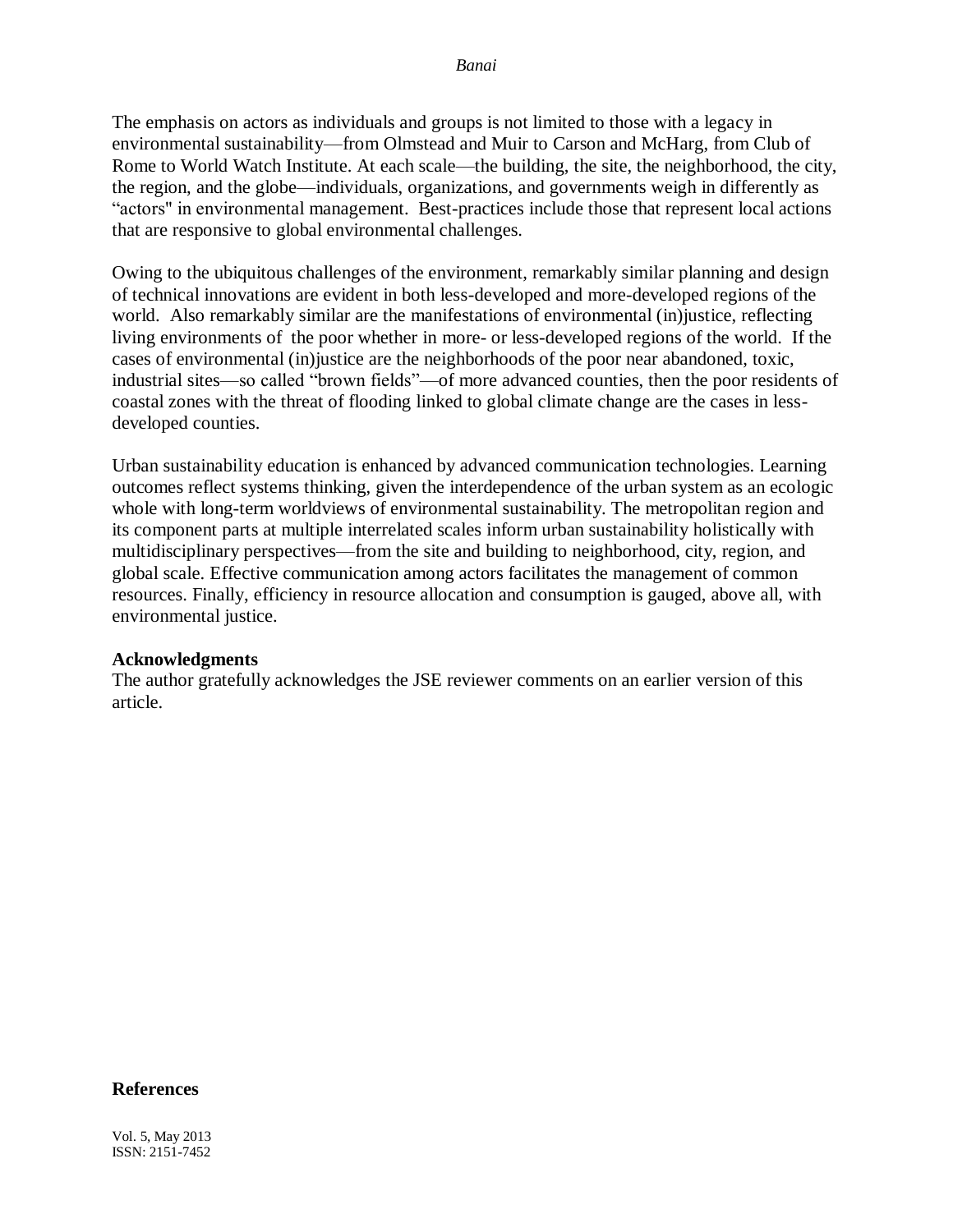- Ackoff, R. L. (1979a). Restructuring the future of operational research. *Journal of Operational Research Society,* 30, 189-199.
- Ackoff, R. L. (1979b). The future of operational research is past. *Journal of the Operational Research Society,* 30, 93-104.
- Appalachian Sustainable Development (ASD 2010). http://www.asdevelop.org/ (Abingdon, Virginia)
- Banai, R. (2012). The metropolitan region—from concepts to indicators of urban sustainability. *Journal of Urbanism: International Research on Placemaking and Urban Sustainability* DOI: 10.1080/17549175.2012.668427
- Bernstein, R. (1976) *The restructuring of social and political theory* Philadelphia: Univ. of Pennsylvania Press.
- Bohman, J. & Rehg, W. (2011) "Jürgen Habermas", *The Stanford Encyclopedia of Philosophy* (Winter 2011 Edition), Edward N. Zalta (ed.), URL =<http://plato.stanford.edu/archives/win2011/entries/habermas/>.
- BBC News (2009) Building a secure future in Bangladeshhttp://news.bbc.co.uk/2/hi/science/nature/8130130.stm
- Birch, E., & Wachter, S. (Eds.). (2008) *Growing greener cities: Urban sustainability in the twenty-first century.* Philadelphia, PA: University of Pennsylvania Press.
- Birkeland, J. (2008). *Positive development- from vicious circles to virtuous cycles through built environment design*. Earthscan: London.
- Brown, P. (2008). The role of citizen activist in urban infrastructure development. In Birch, E., & Wachter, S. (Eds.), *Growing Greener Cities: Urban Sustainability in the Twenty-First Century* (152-169). Philadelphia, PA: University of Pennsylvania Press.
- Calthorpe, P. (1993). *The next American metropolis-ecology, community, and the American dream*. New York: Princeton Architectural Press.
- Calthorpe, P. & Fulton, W. (2001). *The regional city*—*planning for the end of sprawl*. Island Press: Washington.
- Carson, R. (1962/2002). *Silent spring*. Houghton Mifflin/Mariner Books: Boston. [See also Rachel Carson Centennial Celebration-Scientific Program (2007, May 17).] http://www.usgs.gov
- *Climate Crisis*. (2009). Desperate efforts to keep climate change from drowning entire nations NOW, PBS: http://www.pbs.org/now/shows/548/ (Nov. 27)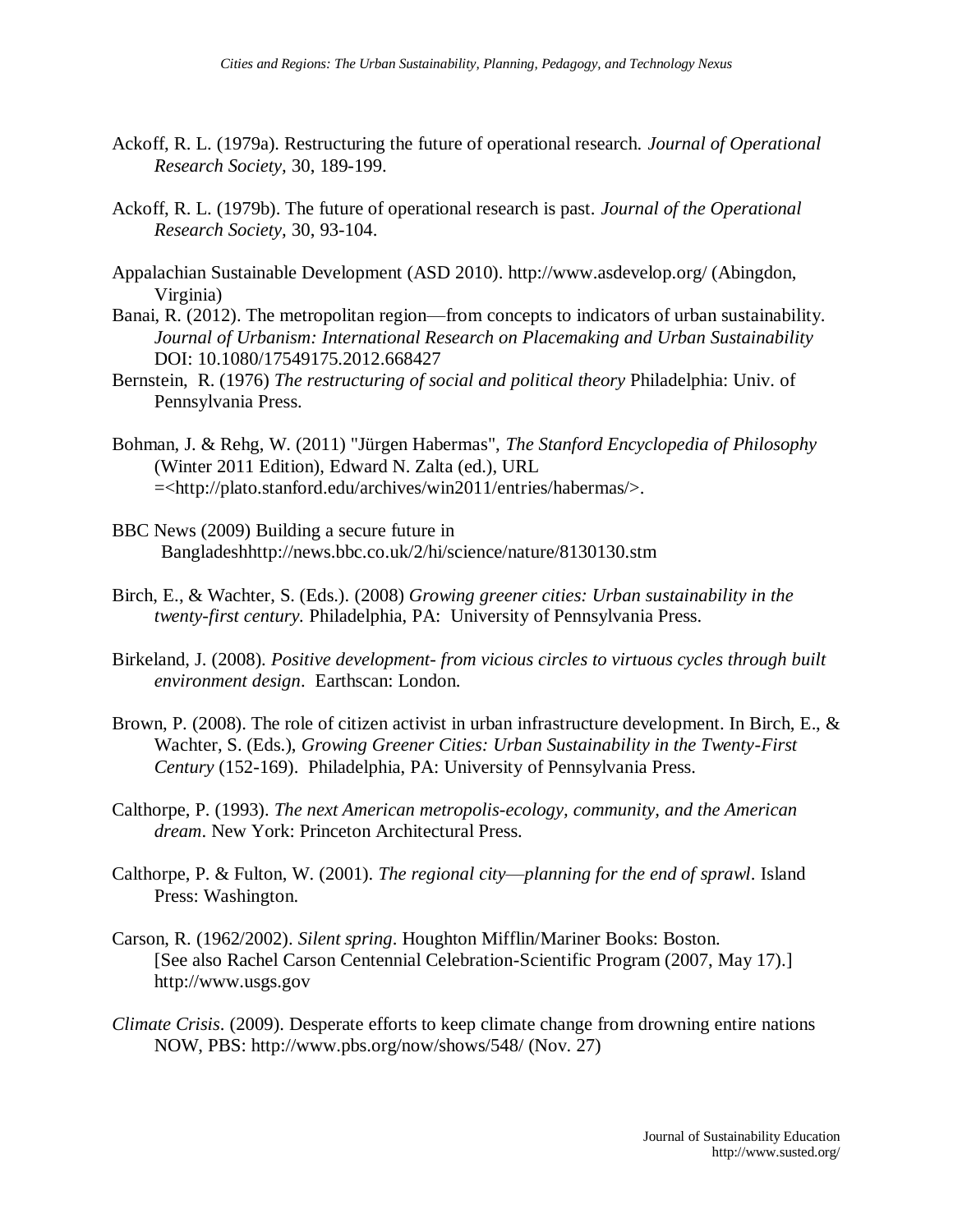- Clark, P. (2003). The Iraqi marshlands: a pre-war perspective. http://www.crimesofwar.org/special/Iraq/news-marshArabs.html
- Duany, A., & Talen, E. (2002). Transect planning. *Journal of the American Planning Association*, 68, 245-266.
- Ewing, R., Bartholomew, K., Winkelman S., Walters J., &Anderson, G. (2008) "Urban Development and Climate Change" *Journal of Urbanism* 1,3:201-216.
- Farr, D. (2008). *Sustainable urbanism: Urban design with nature*. Hoboken, NJ: John Wiley & Sons, Inc.
- Flyvbjerg, B. (1998). *Rationality and power: democracy in practice*. Berkeley, CA: University of California Press.
- Forester J (1980) "Critical Theory and Planning Practice" *Journal of the American Planning Association* 46, 3: 275-286
- Geddes, P. (1915). *Cities in evolution*. Willams and Norgate: London.
- Guggenheim, D. (Director). (2006). *An inconvenient truth: The planetary emergency of global warming and what we can do about it* [Motion Picture]. United States: Paramount Classics.
- Habermas, J. (1979) *Communication and the evolution of society.* Boston, Mass.: Beacon Press
- [Habermas, J](http://en.wikipedia.org/wiki/Jürgen_Habermas). (1984) [1981]. *Theory of Communicative Action Volume One: Reason and the Rationalization of Society* . Translated by T. [A. McCarthy](http://en.wikipedia.org/wiki/Thomas_A._McCarthy). Boston, Mass.: Beacon Press
- [Habermas, J.](http://en.wikipedia.org/wiki/Jürgen_Habermas) (1987) [1981]. *Theory of Communicative Action Volume Two: Liveworld and System: A Critique of Functionalist Reason* (Book). Translated by T. [A. McCarthy.](http://en.wikipedia.org/wiki/Thomas_A._McCarthy) Boston, Mass.: Beacon Press.
- Hall, P. (1996). *Cities of tomorrow*. Oxford: Blackwell.
- Handy, S. L., & Mokhtarian, P. L. (1996). The future of telecommuting. *Futures,* 28, 227–240.
- Healey, P. (1992). Planning through debate: The communicative turn in planning theory. *The Town Planning Review*, 63 (2), 143-162.
- Innes, J. (1998). Challenge and creativity in post-modern planning. *Town Planning Review*, 69 (2), 5-9.
- Kotkin, J (2009) "Suburbia: Homeland of the American Future" in *The Urban and Regional Planning Reader* Birch E. L. ed. pp. 41-46, Routlege, London and New York.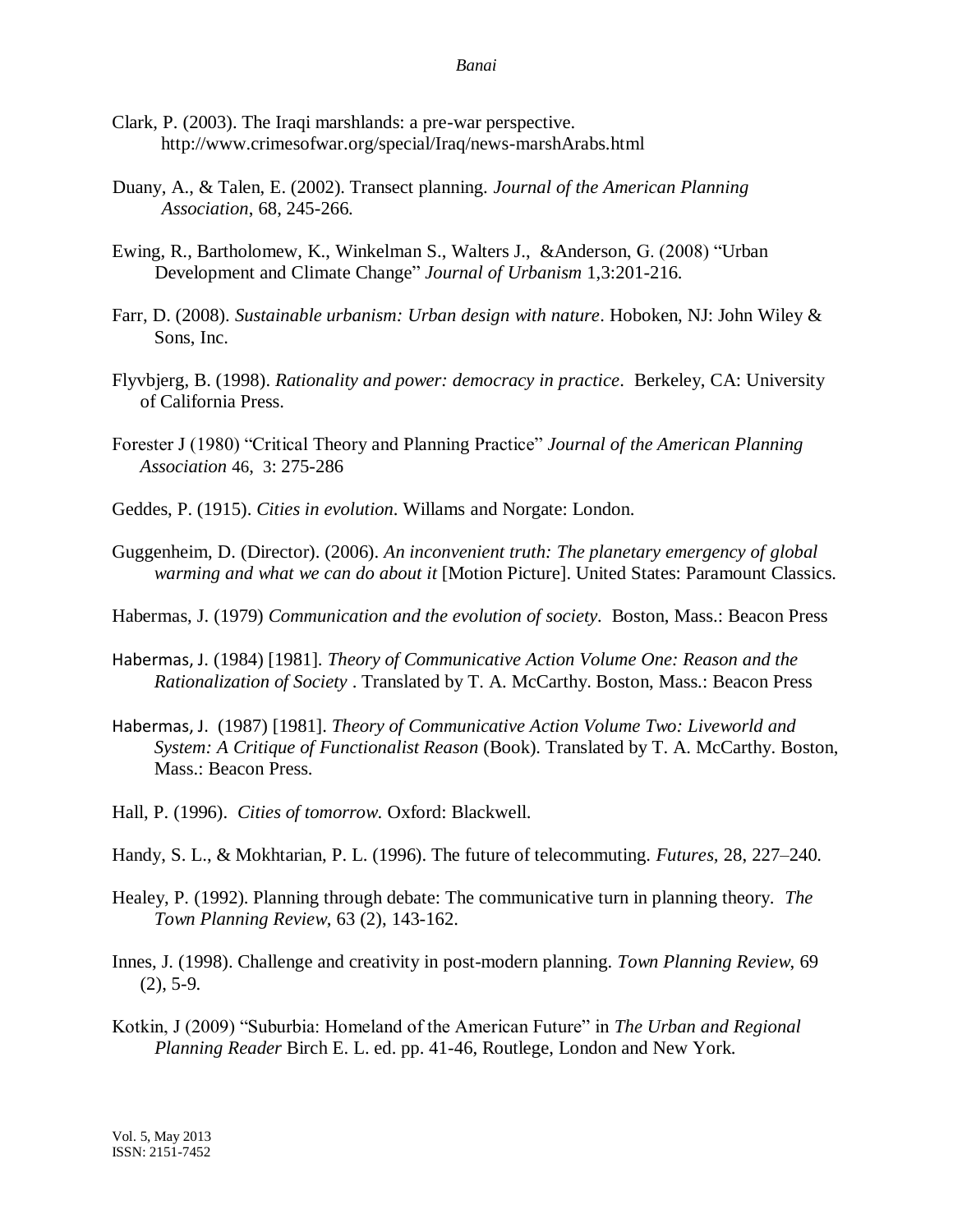- Lind, D. (2012). Using information and communications technology to create cohesive, sustainable cities. *State of the World 2012: Moving Toward Sustainable Prosperity* Washington, DC: Worldwatch Institute. www.worldwatch.org
- Lynch, K. (1981). *A theory of good city form*. Cambridge, MA: MIT Press.
- Lynch, K. (1976). *Managing the sense of a region*. Cambridge, MA: MIT Press.
- Lynch, K. (1960). *The image of the city* Cambridge, MA: MIT Press.
- Maclaren V. W. (2009) "Urban Sustainability Reporting" In [Wheeler,](http://www.barnesandnoble.com/c/stephen-wheeler) S., & [Beatley,](http://www.barnesandnoble.com/c/timothy-beatley) T. eds. *Sustainable Urban Development Reader* edition 2, pp.281-288, Taylor & Francis, Inc.
- McHarg, I., & Steiner, F. (2006). *The essential Ian McHarg*—*writings on design and nature*. Island Press: New York.
- McHarg, I. L. (1969/1995). *Design with nature*. John Wiley & Sons, Inc: Hoboken, NJ.
- Mokhtarian, P.L. (1991). Telecommuting and travel: state of the practice, state of the art. *Transportation*, 18 (4), 319–342.
- Morphopedia (2009, October 5) http://morphopedia.com/projects/float-house
- Muir, J. (1838-1914). John Muir National Historic Site, National Park Service, US Department of the Interior http://www.nps.gov/history/museum/exhibits/jomu/index.html
- Mumford, L. (1938). *The culture of cities*. Harcourt Brace: New York.
- Mumford, L. (1925). Regions—to live in. *Survey*, 54, 151-152.
- The National Center for Academic Transformation (thencat) (2005). Five principles of successful course redesign. Saratoga Springs, NY. http://www.thencat.org/PlanRes/R2R\_PrinCR.htm
- Olmsted, F. L. (1868). *The papers of Fredrick Law Olmstead, vol. 6, the years of Olmstead, Vaux & Company*. D. Schuyler and J. Turner Censer (Eds.). Baltimore: Johns Hopkins University Press.
- Olmstead, F. L/ (1822-1903). About Olmstead (2010) the Frederick Law Olmsted Society of Riverside. Frederick Law Olmsted Society **·** P.O. Box 65 **·** Riverside, IL 60546 http://www.olmstedsociety.org/education/about-olmsted/
- Ostrom, E. (2000). Collective action and the evolution of social norms. *Journal of Economic Perspectives*, 14 (3), 137-158.